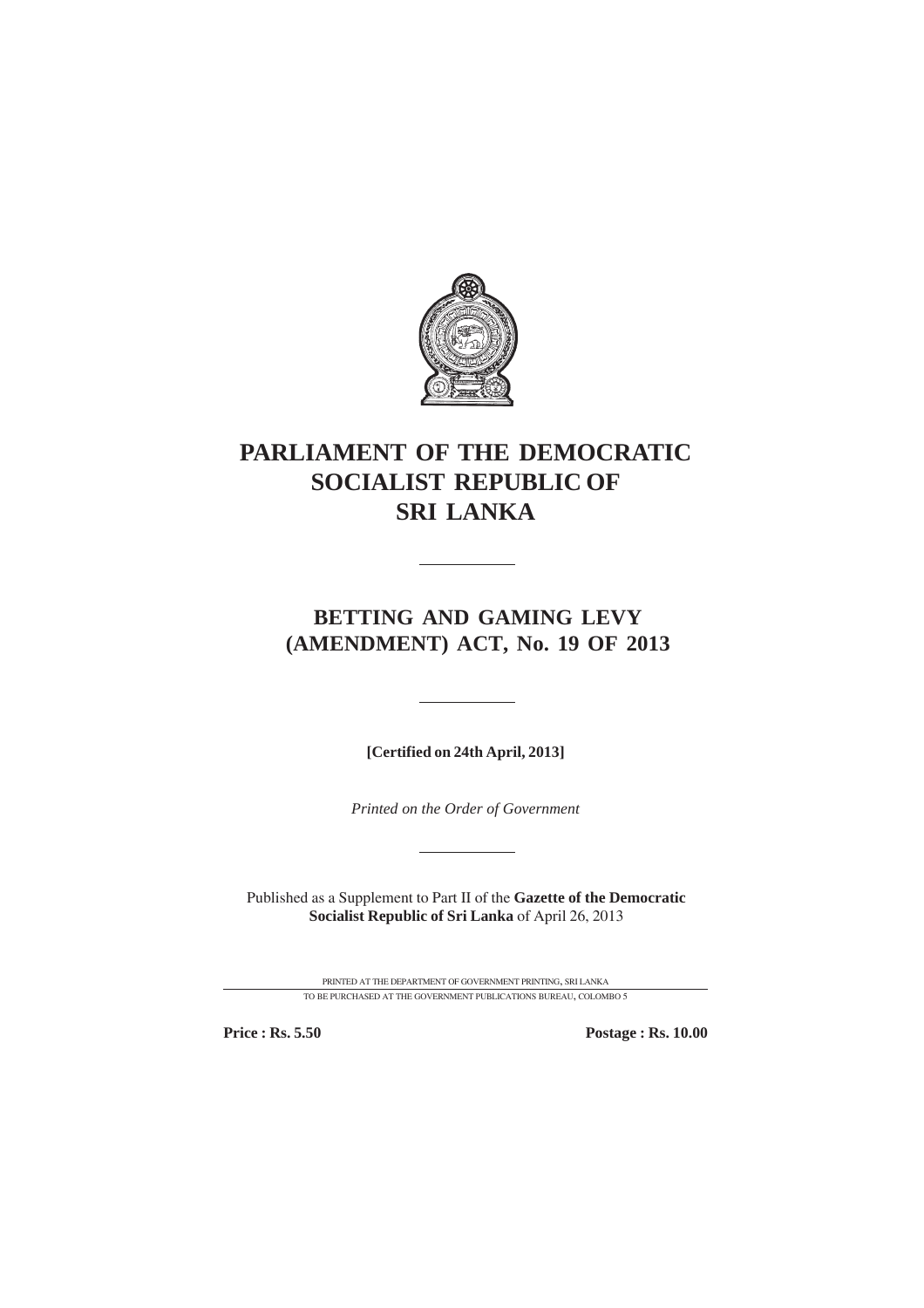*Betting and Gaming Levy (Amendment)* 1 *Act, No. 19 of 2013*

#### [Certified on 24th April, 2013]

L.D.—O. 3/2013.

#### AN ACT TO AMEND THE BETTING AND GAMING LEVY Act, No. 40 of 1988

BE it enacted by the Parliament of the Democratic Socialist Republic of Sri Lanka as follows :-

**1.** This Act may be cited as the Betting and Gaming Levy (Amendment) Act, No. 19 of 2013 and shall be deemed for all purposes to have come into operation on January 1, 2013.

**2.** Section 2 of the Betting and Gaming Levy Act, No. 40 of 1988 (hereinafter referred to as the "principal enactment"), as last amended by Act, No.9 of 2005 is hereby amended by the insertion immediately after subsection (1) of that section of the following new subsections:-

"(1A) Every person who is liable to pay the levy under subsection (1) shall, in addition to the payment of such levy, be charged a levy at the rate of five *per centum*, on the gross collection of the businesses referred to in paragraphs (*a*) or (*b*) of subsection (1) carried on by him in respect of each month:

Provided however, the person who is liable to pay the levy under this subsection, shall not be liable to pay the Value Added Tax under the Value Added Tax Act, No.14 of 2002 or the Nation Building Tax under the Nation Building Tax Act, No.9 of 2009, on such collection:

Provided further, that any person whose gross collection in respect of the businesses referred to in paragraphs (*a*) or (*b*) of subsection (1) does not exceed one million rupees per month, such person shall not be liable to pay the levy required to be paid under this subsection.

2—PL 007086—4,090 (03/2013)

Short title and the date of operation.

Amendment of Section 2 of the Betting and Gaming Levy Act, No. 40 of 1988.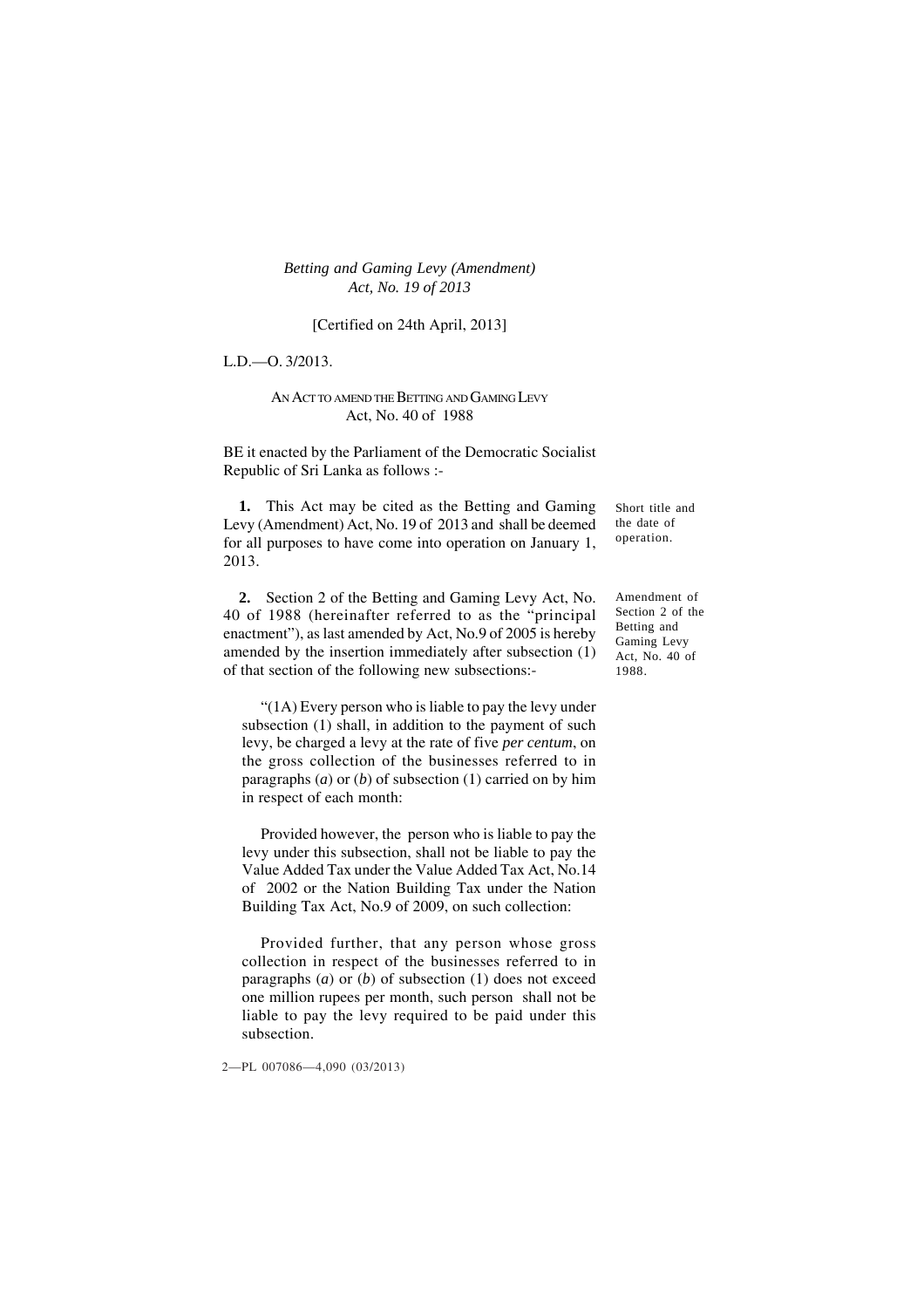#### 2 *Betting and Gaming Levy (Amendment) Act, No. 19 of 2013*

(1B) Every person who is liable to pay the levy under subsection (1A), shall-

- (*a*) on or before the twentieth day of the month following the end of the relevant quarter, furnish to the Commissioner General either in writing or by electronic means a return in such form and containing such particulars as may be specified by the Commissioner General, of the gross collection of such person; and
- (*b*) pay such levy in respect of each month, on or before the end of the first week of the month following the end of that month.

(1C) Where any person who is liable to pay the levy under subsection (1A), fails to pay the levy thereof, the provisions of subsections  $(2)$ ,  $(3)$ ,  $(4)$ ,  $(5)$  and  $(6)$  of section 4 of this Act shall, *mutatis mutandis* apply in respect of such failure to pay the levy payable under subsection  $(1_A)$ .

(1D) For the purposes of this section—

- (*a*) "gross collection" means the total amount recovered from the business of bookmaker or business of gaming in respect of that month ;
- (*b*) "relevant quarter" means the period of three months commencing on the first day of January, first day of April, first day of July or first day of October of any year.".

Insertion of new section 2A in the principal enactment.

**3.** The following new section is hereby inserted immediately after section 2 of the principal enactment and shall have effect as section 2A of that enactment:-

2A. (1) Every person who, on or after January 1, 2013 carries on the business of a bookmaker or gaming, as is referred to in subsection (1) of section 2, shall register with the Department of *"*Registration of betting or gaming business.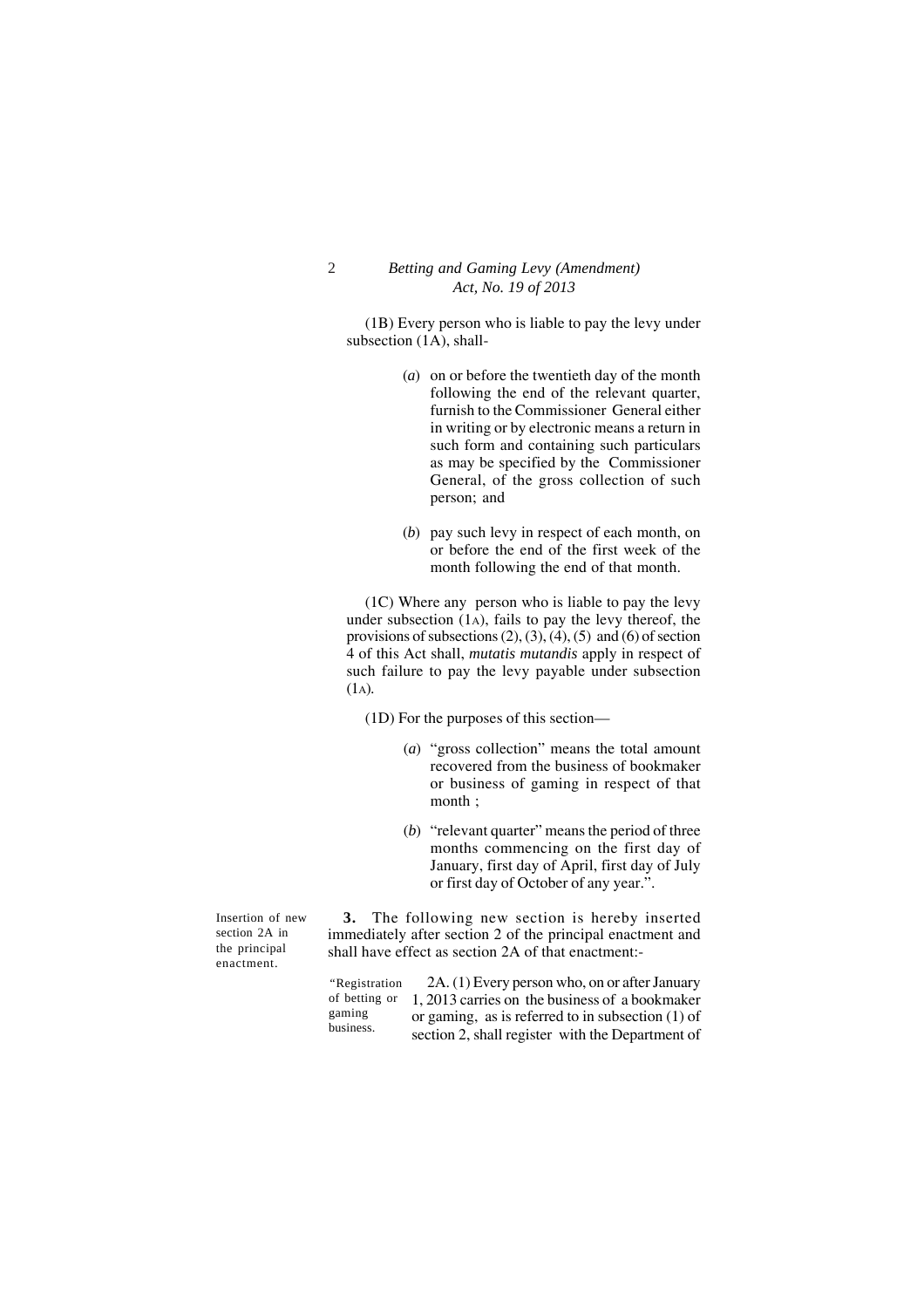### *Betting and Gaming Levy (Amendment)* 3 *Act, No. 19 of 2013*

Inland Revenue, within five months from the date of commencement of this Act or within one month from the date of commencement of the business as the case may be.

(2) The Commissioner General shall issue a certificate of registration containing the name, address, registration number and any other particulars as may be determined by him to every person registered under subsection(1).

(3) Every person who acts in contravention of the provisions of subsection (1),shall commit an offence and shall, on conviction after summary trial by a Magistrate, be liable to a fine not exceeding ten million rupees or to imprisonment of either description for a term not exceeding six months or to both such fine and imprisonment.".

**4.** Section 7 of the principal enactment is hereby amended as follows :—

(1) by the repeal of the definition of the expression "Assessor", "Commissioner-General", "Deputy Commissioner", and "persons" and the substitution therefor of the following definition :—

"Assessor", "Commissioner-General", and "Deputy Commissioner", shall have the respective meanings assigned to them by section 59 of the Turnover Tax Act ;

(2) by the addition immediately after the definition of expression "gaming" of the following :—

"person" includes any company, body of persons, corporate or unincorporate or any partnership;".

Amendment of section 7 of the principal enactment.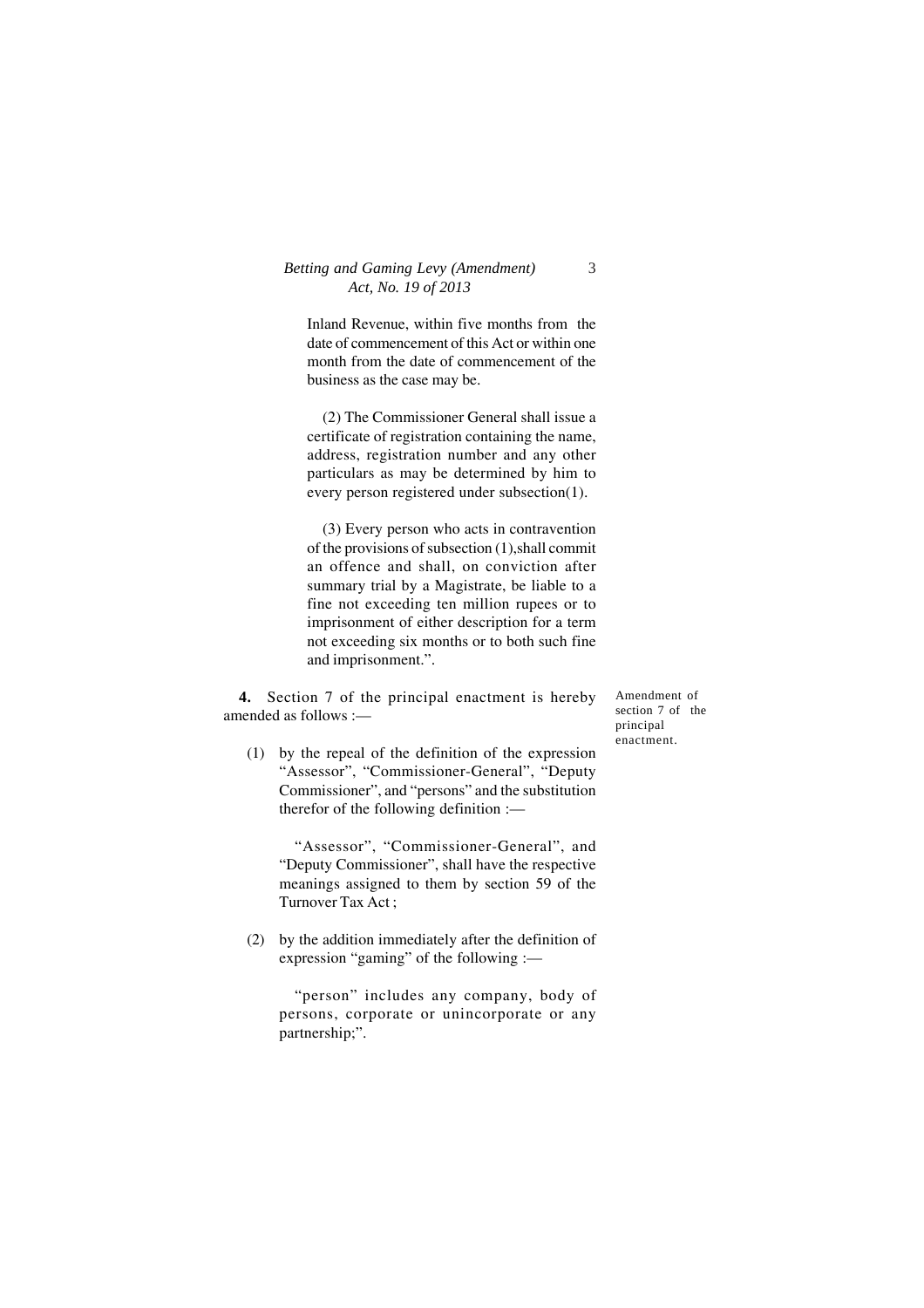#### 4 *Betting and Gaming Levy (Amendment) Act, No. 19 of 2013*

Validation.

**5.** The amount of the levy charged and collected under subsection (1A) of section 2 of the principal enactment by or on behalf of the Commissioner-General by any person authorized under the principal enactment from any person during the period commencing from January 1, 2013 and ending on the date on which the certificate of the Speaker is endorsed in respect of this Act, shall be deemed to have been validly charged and collected by the Commissioner-General or by any such person under the principal enactment :

Provided that the aforesaid provisions shall not affect any decision or order made by any Court or any proceedings pending in any Court in respect of any levy charged and collected during such period.

Replacement of the Schedule to the principal enactment.

**6.** The Schedule to the principal enactment is hereby repealed and the following Schedule substituted therefor:-

#### "SCHEDULE (Section 2)

#### PART PART I**I**

The amount of the levy payable by a person carrying on the business of bookmaker for every year specified in Column I hereto, shall be equivalent to the amount specified in the corresponding entry in Column II hereto –

| Column I                                                                                   | Column II                       |
|--------------------------------------------------------------------------------------------|---------------------------------|
| Year                                                                                       | Amount of Levy                  |
| 1. For every year commencing on or<br>after April 1, 1988, but prior to<br>April 1, 2001.  | One hundred thousand<br>rupees. |
| 2. For every year commencing on or<br>after April 1, 2001, but prior to<br>April 1, 2002.  | One million rupees.             |
| 3. For every year commencing on or<br>after April 1, 2002, but prior to<br>April 1, 2005 - |                                 |
| Where live telecast facilities<br>(i)<br>are used in carrying on<br>business.              | Thirty thousand rupees.         |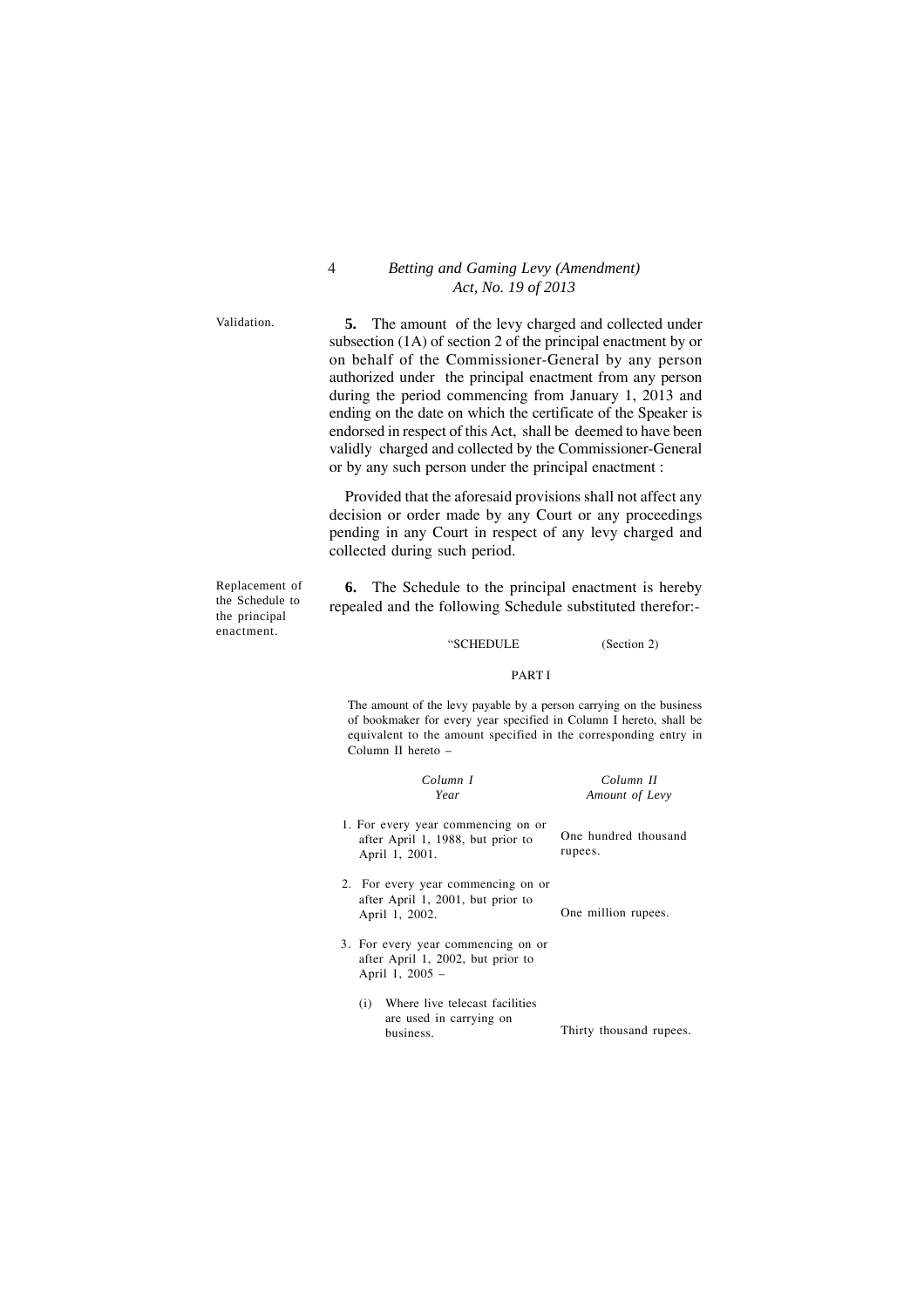#### *Betting and Gaming Levy (Amendment)* 5 *Act, No. 19 of 2013*

|     | (ii) Where live telecast facilities<br>are not used in carrying on<br>the business.                                           | Ten thousand rupees.                      |
|-----|-------------------------------------------------------------------------------------------------------------------------------|-------------------------------------------|
|     | 4. For every year commencing on or<br>after April 1, 2005 but prior to<br>April 1, 2006 for betting business<br>carried out - |                                           |
|     | (i) through Agents.                                                                                                           | One million rupees.                       |
|     | (ii) by the use of live telecast<br>facilities in carrying on the<br>business.                                                | Two hundred and fifty<br>thousand rupees. |
|     | (iii) Where live telecast facilities<br>are not used in carrying on<br>the business.                                          | Twenty five thousand<br>rupees.           |
|     | 5. For every year commencing on or<br>after April 1, 2006 but prior to<br>April 1, 2013 for betting business<br>carried out - |                                           |
|     | (i) through Agents.                                                                                                           | One million rupees.                       |
|     | (ii) by the use of live telecast<br>facilities in carrying on the<br>business.                                                | Three hundred thousand<br>rupees.         |
|     | (iii) Where live telecast facilities<br>are not used in carrying on<br>the business.                                          | Fifty thousand rupees.                    |
|     | 6. For every year commencing on or<br>after April 1, 2013 for betting<br>business carried out -                               |                                           |
| (i) | through Agents.                                                                                                               | Two million rupees.                       |
|     | (ii) by the use of live telecast<br>facilities in carrying on the<br>business.                                                | Three hundred thousand<br>rupees.         |
|     | (iii) Where live telecast facilities<br>are not used in carrying on<br>the business.                                          | Twenty five thousand<br>rupees.           |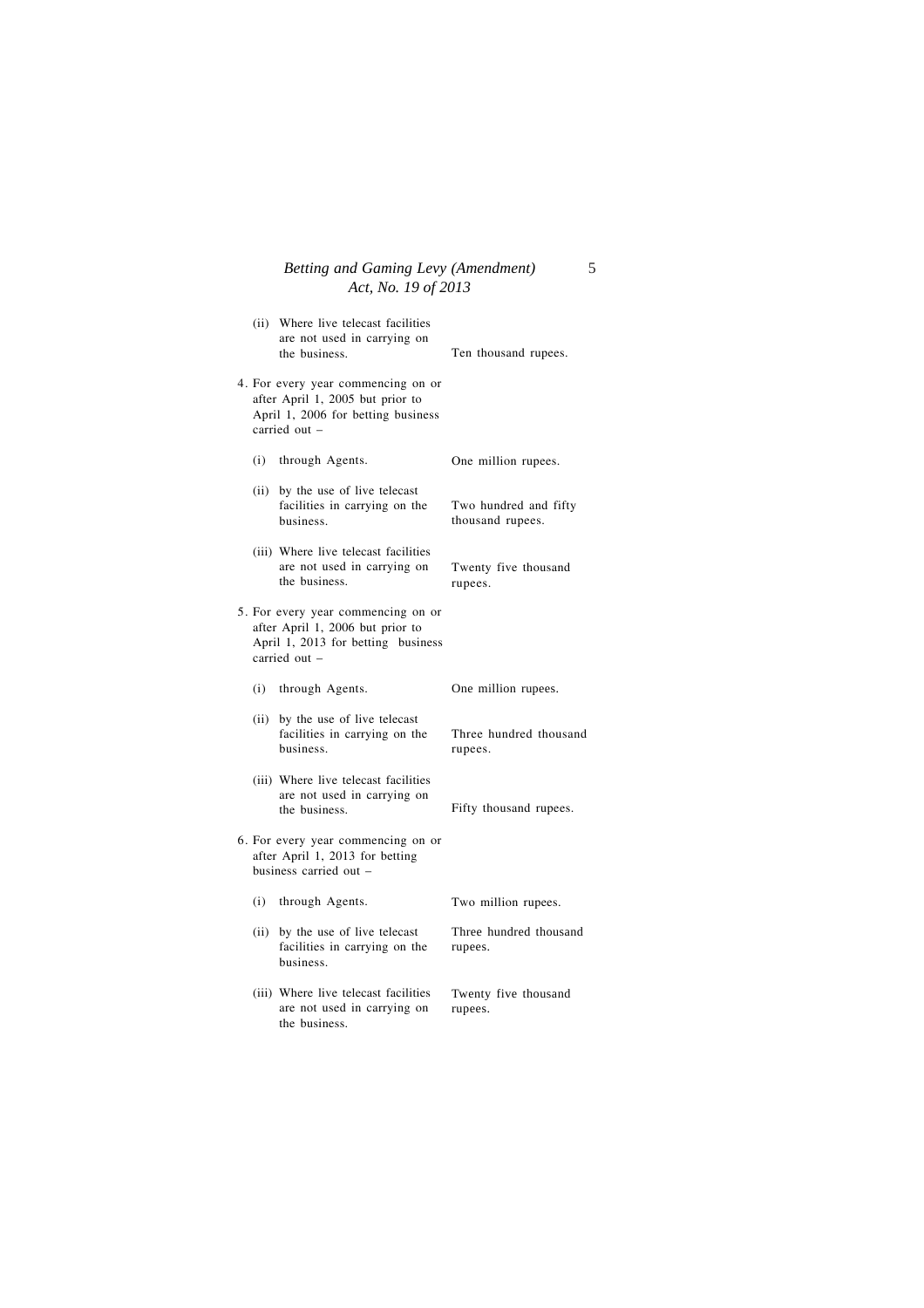## 6 *Betting and Gaming Levy (Amendment) Act, No. 19 of 2013*

#### PART II

The amount of the levy payable by a person carrying on the business of gaming for every year specified in Column I hereto, shall be equivalent to the amount specified in the corresponding entry in Column II hereto –

| Column I<br>Year                                                                                                                                                | Column II<br>Amount of Levy      |
|-----------------------------------------------------------------------------------------------------------------------------------------------------------------|----------------------------------|
| 1. For every year commencing on<br>or after April 1, 1988 but prior to<br>April 1, 2001.                                                                        | One million rupees.              |
| 2. For every year commencing on<br>or after April 1, 2001, but prior to<br>April 1, 2002.                                                                       | Twenty five million<br>rupees.   |
| 3. For every year commencing on or<br>after April 1, 2002, but prior to<br>April 1, 2005-                                                                       |                                  |
| (i) For carrying on the business<br>of gaming (other than for<br>playing rudjino).                                                                              | Twelve million rupees.           |
| (ii) For carrying on the business<br>of only playing rudjino.                                                                                                   | Five hundred thousand<br>rupees. |
| 4. For carrying on the business of<br>gaming including playing rudjino<br>for every year commencing on or<br>after April 1, 2005, but prior to<br>April 1, 2013 | Fifty million rupees.            |
| 5. For carrying on the business of<br>gaming including playing rudjino<br>for every year commencing on or<br>after April 1, 2013.                               | One hundred million<br>rupees."  |
|                                                                                                                                                                 |                                  |

Sinhala text to prevail in case of any inconsistency.

**7.** In the event of any inconsistency between the Sinhala and Tamil texts of this Act, the Sinhala text shall prevail.